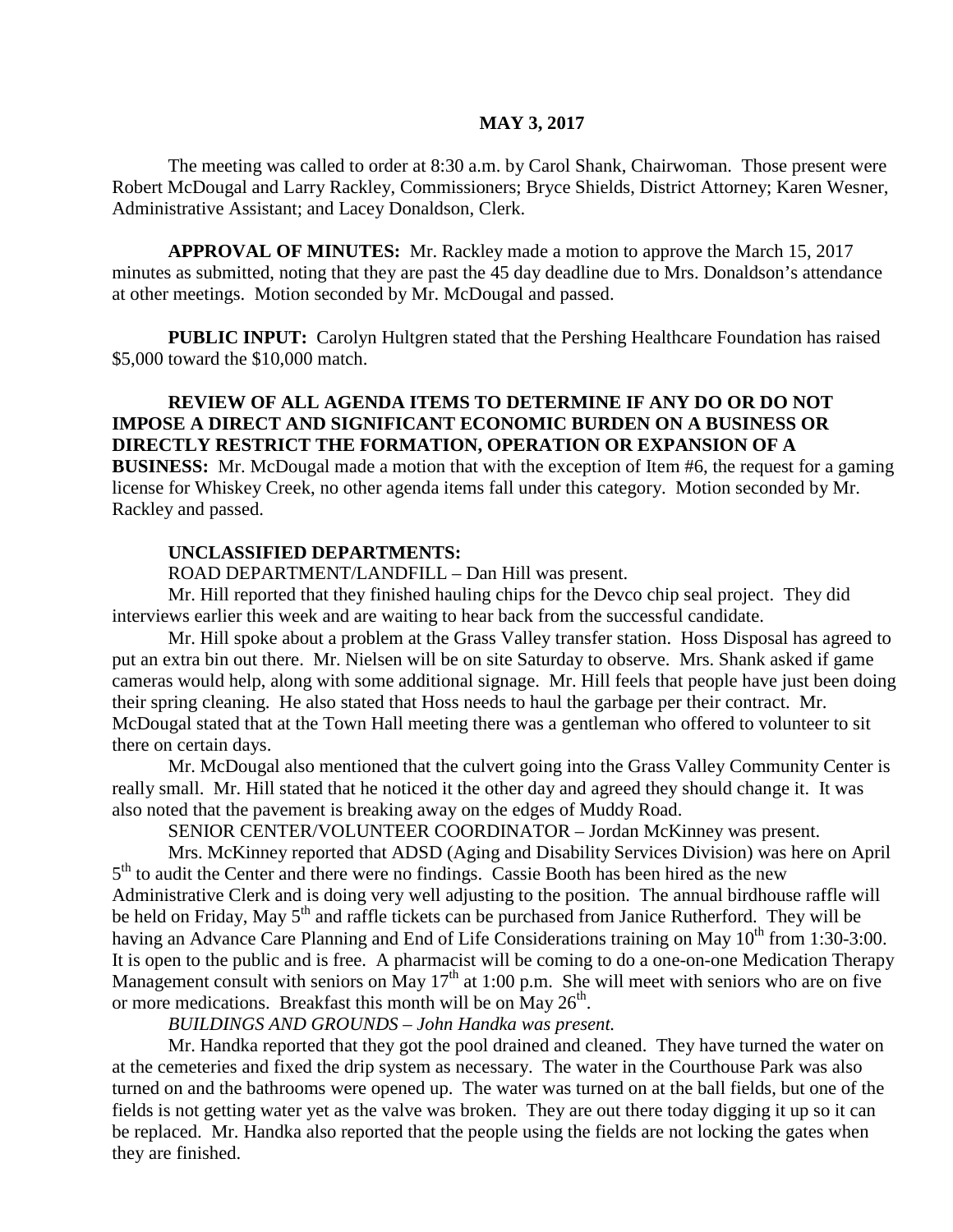Mr. Handka stated that they have sprayed weeds where needed and they seem to be dying off. The trees will be trimmed within the next two weeks.

Mr. Handka also stated that the new carpet was installed in the Commission meeting room and office over the weekend. The Board agreed that the new carpet looks very nice.

Mr. Handka stated that he had been asked to get a quote for internet to run the cameras in the Commission room. He has not received anything from AT&T, but did have a quote from NNIS in the amount of \$76 per month and \$689 for equipment and installation. An item will be put on the next agenda to approve the internet service.

**FCC COMMUNICATIONS:** DEMONSTRATION REGARDING THE SELECTION OF SECURITY SYSTEM FOR PANIC BUTTONS AND MOTION DETECTION FOR THE COURTHOUSE AND OTHER BUILDINGS OPERATED BY THE COUNTY – A remote presentation was given on how the security system would work. The monitor would be housed at the Sheriff's Office and they would be tasked with monitoring the system as needed. Sheriff Allen was not sure that his staff could handle another task, as his personnel numbers are so limited. Mr. McDougal asked where the funding is coming from. Mrs. Shank stated that, depending on the cost, they could use the Building Fund. She also mentioned possible grant funding.

## **UNCLASSIFIED DEPARTMENTS, CONT.D:**

COMMUNITY CENTER/ECONOMIC DEVELOPMENT – Heidi Lusby-Angvick was present. Mrs. Lusby-Angvick reported that they had their annual Health Inspection and received a 100%. Mrs. Lusby-Angvick stated that Dean Haymore, Storey County Community Development Director, is retiring after thirty years. There will be a retirement party for him on June  $30<sup>th</sup>$ . Mrs. Lusby-Angvick also reported that the Western Nevada Development District Summer Dinner meeting will be on June  $14<sup>th</sup>$  in Hawthorne.

*Request to remove an old monitor from the inventory:* Mrs. Lusby-Angvick reported that the monitor no longer works.

Mr. McDougal made a motion to approve the request to remove an old monitor from the Community Center's inventory. Motion seconded by Mr. Rackley and passed.

PERSHING COUNTY FIRE/AMBULANCE DEPARTMENTS –

*Ambulance:* Chief Carmichael stated that the Department has three ambulances and one of them is out of service. Chief Carmichael stated that when the new ambulance was purchased an older ambulance was taken out of service. Chief Carmichael stated that he has instructed the EMS Coordinator to contact the State and see what we need to do to put that one back in service. Mrs. Shank asked why it was taken out of service in the first place. It was noted that the department has always maintained three ambulances.

*Intrastate Interlocal Contract between State of Nevada, Division of Health Care Financing and Policy and Pershing County for and on the behalf of the Pershing County Ambulance Service to provide emergency transportation, ground ambulance services to eligible recipients under Title XIX within Pershing County, in accordance with the State of Nevada Medicaid State Plan and Nevada Medicaid Services Manual:* Chief Carmichael stated that he hasn't seen this contract. Mrs. Shank stated that this item could be moved to the next meeting to give Chief Carmichael the opportunity to review the contract.

*Lovelock Fire Department:* Chief Carmichael reported that they have 18 active members; however, one will be out on extended leave due to surgery.

*Grass Valley Fire Department:* Mr. Rackley reported that the Road Department has finished the prep work for the Firehouse expansion. We are two weeks out from the start of construction.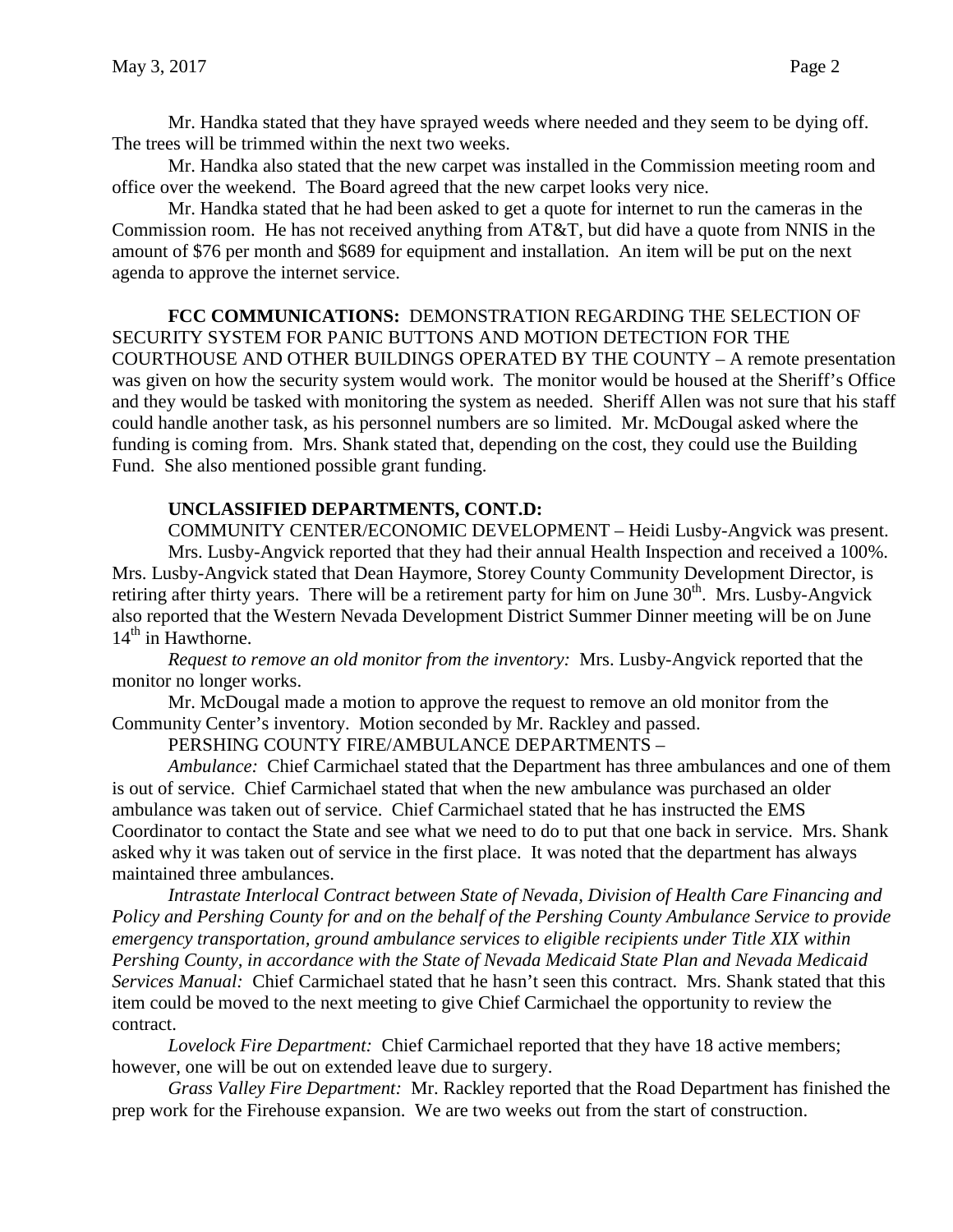### **ELECTED DEPARTMENTS:**

LACEY DONALDSON, CLERK-TREASURER – Mrs. Donaldson stated that she attended an election equipment demonstration hosted by the Secretary of State's office last Wednesday in Carson City. Both vendors that are certified in the State were there. The Clerks are holding weekly conference calls and are still working on obtaining funding from the State to replace the voting equipment.

RENE CHILDS, RECORDER-AUDITOR – Mrs. Childs gave the Board the month end reports. She also reported that her staff will be attending some "in-house" demonstrations in counties who already use Tyler Technologies.

### **REVIEW OF BIDS AND AWARD OF CONTRACT FOR THE CHIP SEAL OIL PROJECT AT RYE PATCH RESERVOIR ROAD AT OLD VICTORY HIGHWAY:** One bid

was received from Sierra Nevada Construction and was opened on May 2, 2017. The bid amount is \$117,089.28.

Mr. Rackley made a motion to reject the bid from Sierra Nevada Construction since it was the sole bid received and over the amount the County budgeted for the project. Motion seconded by Mr. McDougal and passed.

Mr. Hill will work with Mr. Shields to re-bid the project.

### **PERSHING COUNTY FIRE DEPARTMENTS, CONT.D:**

DISCUSSION AND APPROVAL OF LETTER ADDRESSED TO THE LOVELOCK CITY COUNCIL REQUESTING REMOVAL OF AND PROHIBITION OF ALCOHOLIC BEVERAGES FROM THE LOVELOCK FIRE DEPARTMENT BUILDING "OLFERS GARAGE" – Chief Carmichael stated that he did some research and to hire a full-time firefighter would cost approximately \$69,800. Chief Carmichael also stated that he and the members of the department would like the opportunity to speak with each of the Commissioners as he feels there is a disconnect. He also spoke about community perception and rumors regarding drinking during meetings and trainings. Mr. McDougal and Mr. Rackley both stated that they have never heard those allegations.

Mrs. Shank stated that she spoke with Chief Carmichael on Monday and asked if a workshop or a joint meeting with the Department, the City of Lovelock and the County would be beneficial.

Mr. McDougal stated that he feels the removal of the alcohol and recruitment are two separate issues. Mr. McDougal stated that he has never had anyone tell him that firefighters are drinking on duty; his concern is the County's liability. In regards to recruitment, the County did recently increase the PERS contribution. During budgets there was no additional request for an increase.

Todd Plimpton spoke as the Attorney representing the Lovelock Fire Department 501c3. Mr. Plimpton did not agree that having alcoholic beverages in the Firehouse poses a liability. Mr. Plimpton stated that all the firefighters here today are here because there hasn't been communication with the Board. Mr. Rackley stated that isn't true.

Mr. McDougal stated that history does not predict future activities. He also stated that Pershing County is a drug and alcohol free workplace, which ties us to certain requirements when applying for federal funding.

Mr. Rackley asked if Mr. Shields had a response to Mr. Plimpton's comments. Mr. Shields stated that he didn't. We have been talking about this for some time and he still stands with his past comments regarding liability.

Mr. McDougal also stated that there hasn't been any response to the possibility of moving the bar to a non-governmental building.

Mr. McDougal made a motion to send a letter to the Lovelock City Council requesting removal of and prohibition of alcoholic beverages from the Lovelock Fire Department building "Olfers Garage". Motion seconded by Mrs. Shank. Mr. Rackley abstained. Motion carried.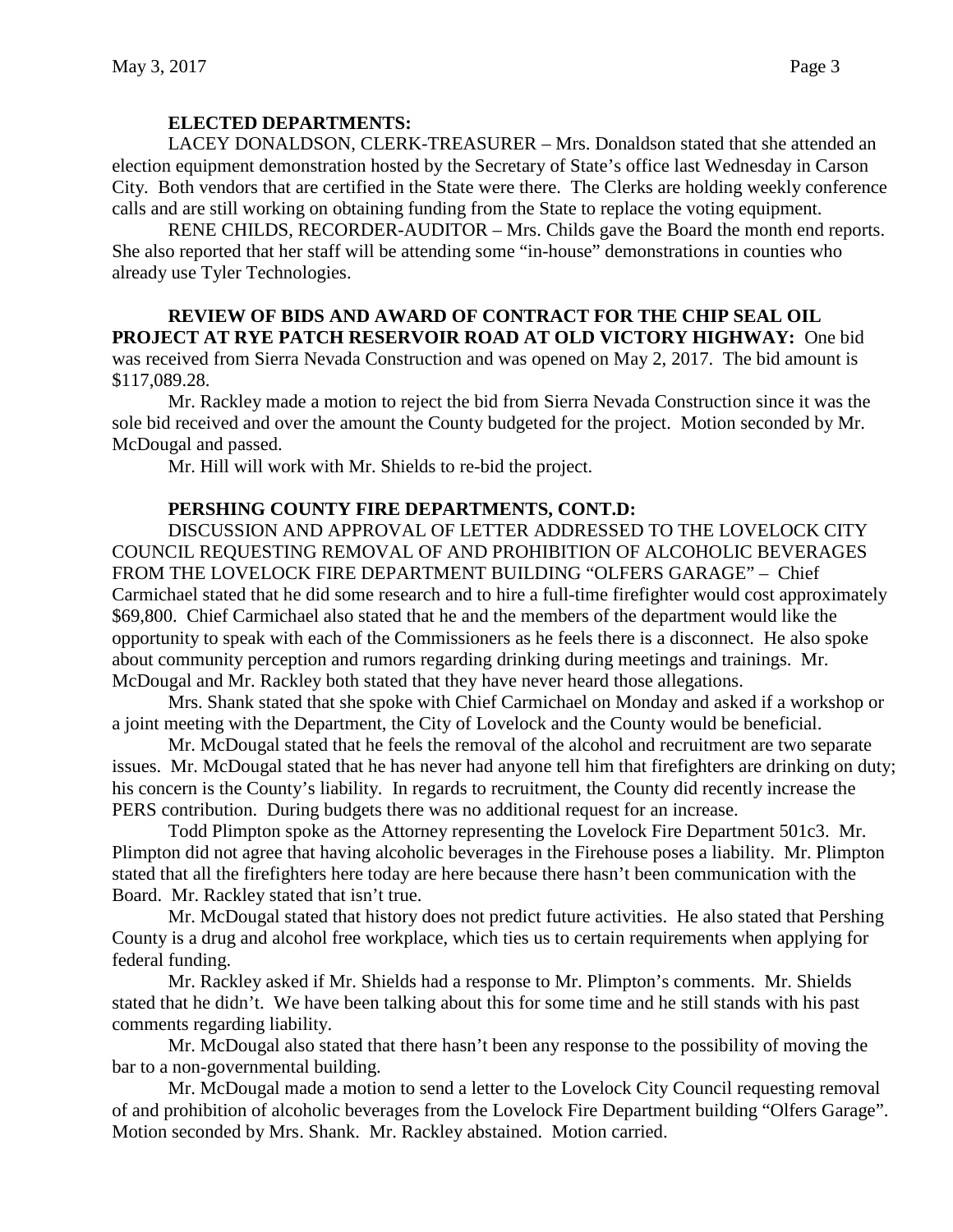**GOLDEN/SARTINI GAMING, LLC, DBA: WHISKEY CREEK:** REQUEST FOR APPROVAL OF GAMING LICENSE – Sheriff Allen stated that all the paperwork is in order and they have received approval from the State. He would recommend that the Commission approve it as well.

Mr. Rackley made a motion to approve the Gaming License for Golden/Sartini Gaming, LLC, DBA: Whiskey Creek. Motion seconded by Mr. McDougal and passed.

### **PERSHING COUNTY FIRE DEPARTMENTS, CONT.D:**

POSSIBLE SOLUTION TO PROMOTE RECRUITMENT – Mrs. Wesner will set up a joint meeting between the three entities.

# **ELECTED DEPARTMENT, CONT.D:**

LAURI CERINI-JONES, ASSESSOR – *Approval of Intrastate Interlocal Contract between State of Nevada, Department of Motor Vehicles and Pershing County for and on the behalf of the Pershing County Assessor for the County to provide all services relating to the registration and titling of motor vehicles, with the exception of vehicle appraisals, for the Department of Motor Vehicles:* Mr. Rackley made a motion to approve the Intrastate Interlocal Contract between State of Nevada, Department of Motor Vehicles and Pershing County for and on the behalf of the Pershing County Assessor for the County to provide all services relating to the registration and titling of motor vehicles, with the exception of vehicle appraisals, for the Department of Motor Vehicles upon approval through June 30, 2019. Motion seconded by Mr. McDougal and passed.

*Approval of contract between Pershing County and Devnet to provide Assessor software and transfer of data in lieu of Advanced Data Systems (ADS):* Mrs. Cerini-Jones stated that she has not received a contract yet.

Mrs. Cerini-Jones also gave the Board the updated Delinquent Unsecured Account List.

**PLANNING & BUILDING DEPARTMENT/ IMLAY WATER SYSTEM:** James Evans was present.

UPDATE – Mr. Evans reported that there is a Planning Commission meeting tonight to review a subsequent parcel map within the City.

REQUEST TO UPGRADE THE BUILDING DEPARTMENT FROM THE 2003 BUILDING CODES AND ADOPT THE 2012 INTERNATIONAL BUILDING CODE (IBC) AND INTERNATIONAL RESIDENTIAL CODE (IRC) TO INCLUDE THE 2012 UNIFORM PLUMBING CODE (UPC), UNIFORM MECHANICAL CODE (UMC) AND INTERNATIONAL ENERGY CONSERVATION CODE (IECC) AND THE 2010 NATIONAL ELECTRICAL CODE (NEC) INCLUDING THE 2012 NORTHERN NEVADA AMENDMENTS – Mark Hauenstein from Technical Design was also present.

Mr. McDougal made a motion to adopt the 2012 International Building Code and the International Residential Code to include the 2012 Uniform Plumbing Code, Uniform Mechanical Code, the International Energy Conservation Code and the 2010 National Electrical Code including the 2012 Northern Nevada Amendments to align with the City of Lovelock. Motion seconded by Mr. Rackley and passed.

Mr. Shields stated that this needs to be done through the adoption of an Ordinance amending our Development Code.

Mr. McDougal withdrew his original motion and made a new motion to start the process of upgrading the Building Department from the 2003 Building Codes by adopting the 2012 International Building Code and the International Residential Code to include the 2012 Uniform Plumbing Code, Uniform Mechanical Code, the International Energy Conservation Code and the 2010 National Electrical Code including the 2012 Northern Nevada Amendments to align with the City of Lovelock. Motion seconded by Mr. Rackley and passed.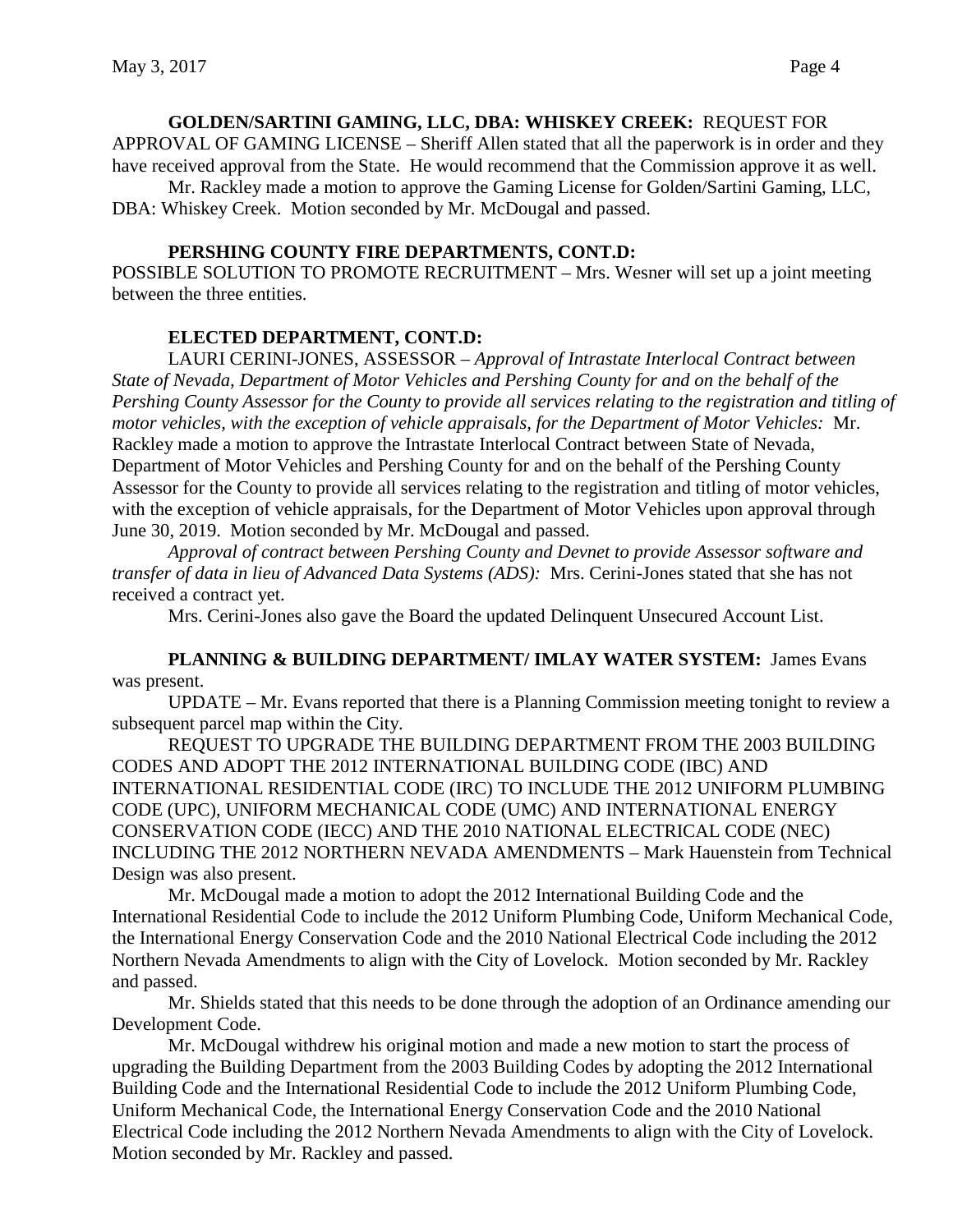REQUEST TO ADOPT NEW BUILDING GUIDES AND FORMS FOR THE PERSHING COUNTY BUILDING DEPARTMENT TO ALIGN WITH THE CITY OF LOVELOCK BUILDING INFORMATION – Mr. Evans gave a copy of the forms to the Board for review. Mr. McDougal stated that the new forms are very user friendly.

The approval of the forms will be put back on the agenda after the Codes have been updated.

REQUEST TO HOLD A WORKSHOP ON JUNE 7, 2017 AT 2:00 P.M. IN THE COUNTY COMMISSION MEETING ROOM WITH THE REGIONAL PLANNING COMMISSION, COUNTY COMMISSIONERS, AND FARR WEST ENGINEERING. THE PURPOSE OF THE WORKSHOP WILL BE TO DISCUSS MATTERS RELATED TO THE PERSHING COUNTY MASTER PLAN AND DEVELOPMENT CODE – This will be added to the June  $7<sup>th</sup>$  agenda.

### **UNCLASSIFIED DEPARTMENTS, CONT.D:**

COOPERATIVE EXTENSION – Mr. McDougal stated that he spoke with Mr. Foster. They are having some personnel issues.

### **APPROVAL OF MEMORANDUM OF UNDERSTANDING BETWEEN SOUTHERN NEVADA CONSERVANCY AND PERSHING COUNTY, NEVADA, FOR COMPLETION OF AN OUTDOOR CALIFORNIA TRAIL METAL SCULPTURE AND INTERPRETIVE EXHIBIT AT MARZEN HOUSE MUSEUM:** Andy Hart, Executive Director of the Southern Nevada Conservancy was present.

Mr. Hart stated that they have a cost share agreement with the Bureau of Land Management to assist with the operation of the California Trail Interpretive Center in Elko. They received \$30,000 in Federal funding for this project and the grant match was provided through monetary donations and inkind donations.

Mr. McDougal made a motion to approve the Memorandum of Understanding between the Southern Nevada Conservancy and Pershing County for completion of an outdoor California Trail metal sculpture and interpretive exhibit at Marzen House Museum. Motion seconded by Mr. Rackley and passed.

The meeting recessed at 10:30 a.m. for a Liquor Board meeting and reconvened at 10:38 a.m.

**JERRY ALLEN, SHERIFF:** Sheriff Allen stated that he has made some scheduling changes to try to alleviate some of the concerns brought up at the Grass Valley Town Hall meeting. The electronic citation equipment was delivered yesterday and they will provide training on May 16-17, 2017. The new Tasers were also delivered.

Sheriff Allen stated that he attended a meeting with the BLM and Burning Man yesterday. He also picked up the radios the County purchased from Burning Man.

Mr. McDougal asked Sheriff Allen if he was aware of where the Legislation regarding the body cameras was at. Sheriff Allen stated that they are still trying to push it through. Sheriff Allen also stated that he did purchase body cameras through the United We Stand grant, so Pershing County will have them regardless.

Sheriff Allen stated that there is another Burning Man Cooperators meeting coming up on May  $17<sup>th</sup>$ .

### **BUREAU OF LAND MANAGEMENT, HUMBOLDT RIVER FIELD OFFICE:** Peggy

McGuckian and Tarah Malsam were present.

Ms. McGuckian spoke more about the cost share agreement with the Southern Nevada Conservancy. She also spoke about the kiosk that will be put up at the Marzen House Museum. One panel will talk about the 40 mile desert and the other will be done by Rye Patch Gold as part of their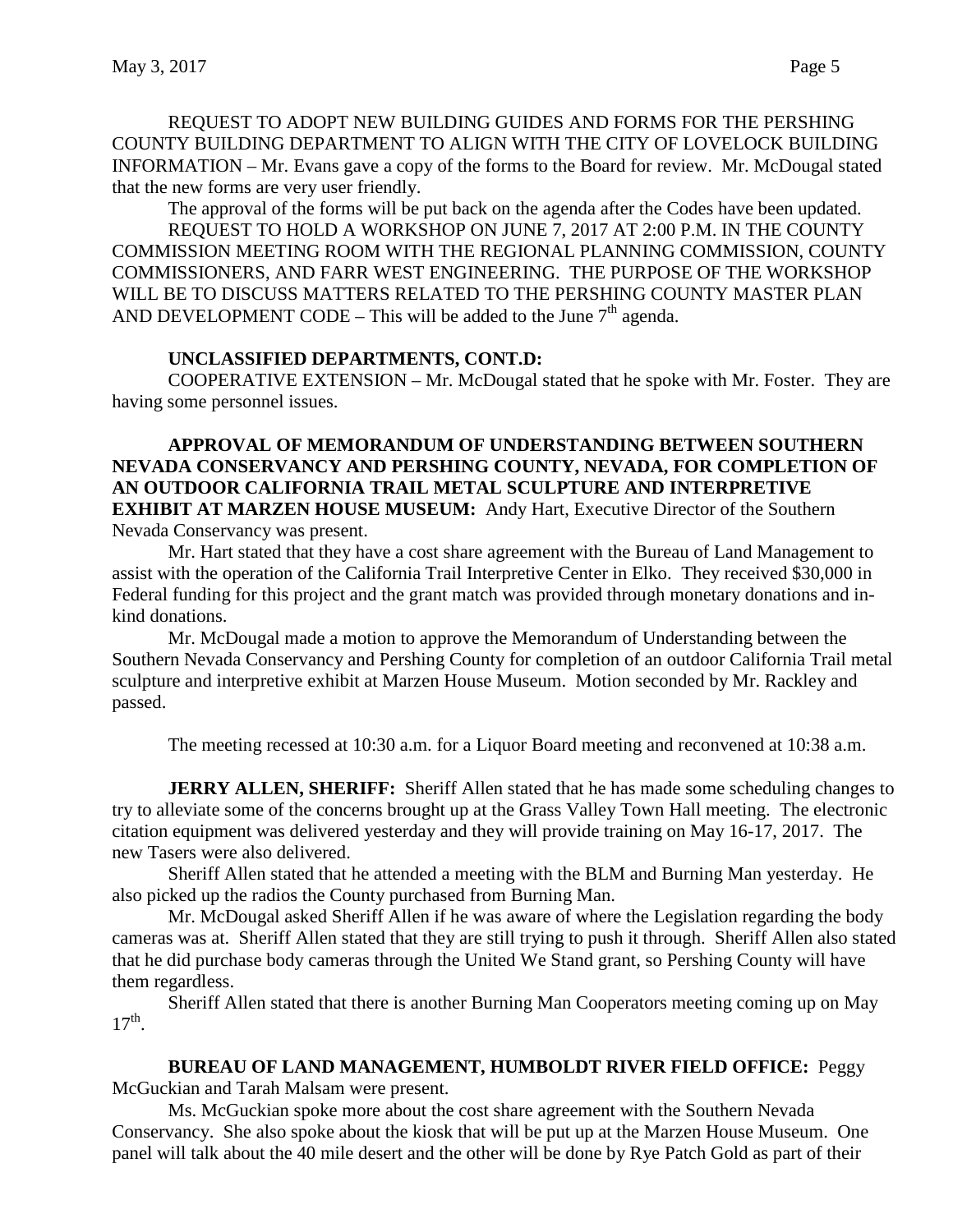reclamation and exploration project. Coeur Rochester is also doing a remediation project and will be putting up a panel for the town of Panama.

Ms. McGuckian also stated that BLM did a Recreation Management Plan for Porter Springs in 2007, but it wasn't implemented until last year. A restroom has been installed, as well as some fire pits. They would like to work with the Boy Scouts and other local groups to do some educational events focusing on wildlife.

Ms. McGuckian reported that the Unionville Cemetery R&PP (Recreation and Public Purposes) is moving forward. She stated that she needs a list of people in Unionville to send scoping letters too. Mrs. Wesner can get her a list. She also stated that the 5.6 acres of land outside of the current cemetery will have to be appraised.

Ms. McGuckian stated that they are preparing for the annual Lovelock Cave Days.

Ms. Malsam spoke about leadership within the District. Justin Drew, the Winnemucca District Manager, has resigned and is no longer with the BLM. Mike Toombs will be stepping in as the Interim District Manager. Ms. Malsam also reported that John Ruhs is taking a 60 day detail in Washington, D.C. as the Deputy Director of Operations. Marci Todd will serve as acting Nevada State Director in his absence.

Mr. McDougal stated that he had spoken with John Ruhs about a month ago in regards to speaking with the Commission about the Pershing County Economic Development and Conservation Act. Mr. McDougal asked if we should wait for Mr. Ruhs to return. Ms. Malsam stated that he will be back at the end of June.

**PROCLAMATIONS:** There were no Proclamations considered.

**CORRESPONDENCE:** There was no additional correspondence.

**DISCUSSION REGARDING FILLING THE CODE ENFORCEMENT OFFICER POSITION; APPROVAL TO ADVERTISE OR COMBINE A POSITION WITH A JULY 1, 2017 STARTING DATE; DETERMINATION OF BUDGET REQUIREMENT, OPERATING DEPARTMENT, QUALIFICATIONS, AND PHYSICAL LOCATION OF EMPLOYEE:** Mr. McDougal stated that they had previously discussed several different options. The position could be filled at full-time as it was previously. They also discussed moving the three-quarter time employee in the Planning and Building office up to full-time and then having Mr. Evans take on the responsibilities of Code Enforcement.

Mr. Rackley spoke with Mr. Evans about the second option and he didn't feel that would work. Mr. Rackley also spoke with Mr. Shields about housing the position in the DA's office. Mr. Shields stated that he was approached by Deputy Jason Flanagan about the position. Deputy Flanagan is very familiar with the Grass Valley area and would be an asset to the position. Mr. Shields stated that either the DA's office or the Sheriff's office could sponsor the Category I POST Certification. Mr. Shields stated that if the person was in his office, they could also help with investigations and possibly some Guardianship cases.

Mr. McDougal stated that once we have a consistent presence, the demands of that positon will lesson. Mrs. Shank stated that her only concern with combining the position with other duties is that in the past, the Code Enforcement side was neglected.

The Board will work on amending the job description. The position can be housed in the Planning and Building Department and be sponsored by the District Attorney's office. An item will be put on the next agenda for final approval.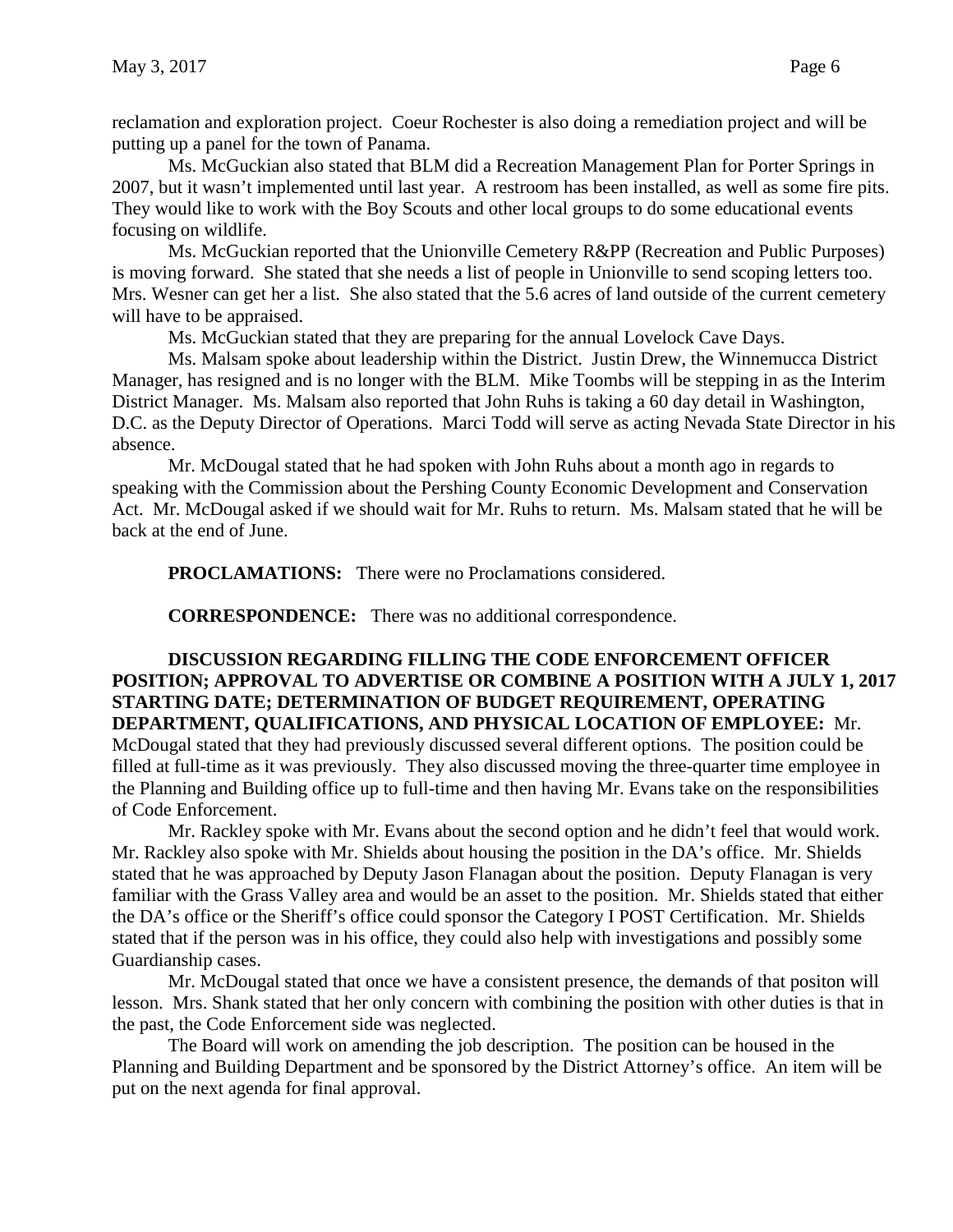### **APPROVAL/SELECTION OF POTENTIAL NEW LAW ENFORCEMENT CENTER'S DESIGN, CONSTRUCTION, LOCATION, AMENITIES, FUNDING; APPROVAL OF APPRAISAL FOR APN #007-241-59 OWNED BY MCDOUGAL LIVESTOCK AND/OR ACCEPTANCE OF APN #007-241-59 AS GIFT OR PURCHASE FOR ONE DOLLAR (\$1.00) AND MATTERS RELATING THERETO:** Mr. Shields stated that an appraisal is needed unless it is a gift, even if the sale price is \$1.00. Gifts of real property are accepted through a Resolution.

Mrs. Shank stated that a decision needs to be made on the location. Mrs. Shank and Mr. Rackley both felt the Industrial Park property is workable. Mr. McDougal stated he doesn't have a vested interest either way in regards to giving the property as a gift. He felt the next best option was the Steve Young property; however, the cost and the economic value to the community are issues.

Sheriff Allen has received some comments from the public. They were concerned about taking the Sheriff's Office out of the heart of the community. Another issue is the proximity to the Sewer Treatment Facility. Sheriff Allen stated that the Industrial Park property may be financially feasible for the County, but he doesn't feel it is strategically feasible for the SO.

John Heizer, a member of the community, spoke about transparency in government. He agreed with the potential issues in regards to the proximity to the sewer plant. He also spoke in favor of using the existing facility and the close proximity to the schools in case of an emergency. Mr. Heizer also stated that he felt there was no justification for that size of expansion; the money would be better spent on employees.

Mr. McDougal would like to see a more thorough assessment of the current building. Mrs. Shank's only concern about the current location is the room for expansion. She also addressed Mr. Heizer's statement regarding transparency, stating that the County has had several open meetings regarding this issue.

Mr. Rackley stated that he and Sheriff Allen will be traveling to Elko to tour the new City Police Station and the County Law Enforcement Center.

**KYLE B. SWANSON, ESQ.:** REQUEST FOR ANNUAL EXTENSION OF THE PERSHING COUNTY CONFLICTS CONTRACT FOR 2017-2018 – Mr. Shields spoke with Mr. Swanson about a multi-year contract. Mr. Swanson is reluctant to enter into a multi-year agreement. Mr. Shields also stated that Mr. Swanson's case load has increased significantly.

Mr. McDougal made a motion to approve the annual extension of the Pershing County Conflicts Contract with Kyle Swanson for 2017-2018 with an annual compensation of \$50,000 effective August 1, 2017 and asking Mr. Swanson to consider a multi-year contract in the future. Motion seconded by Mr. Rackley and passed.

**TRACY NEELEY AND NANETTE CHALUPA, A & H INSURANCE:** APPROVAL OF 2017-2018 HEALTH BENEFIT COVERAGE OPTIONS FOR PERSHING COUNTY – Mrs. Chalupa spoke about the rates and plans available. She had a renewal rate for Prominence and rates for Hometown Health. Mrs. Chalupa stated that they met with the employee group and the consensus liked the plans offered by Hometown Health. They suggested that the County offer a \$1,000 deductible "standard" plan and a \$3,500 High Deductible plan with a HSA (Health Savings Account).

Mr. McDougal made a motion to approve the 2017-2018 Health Benefit Coverage options as follows: Hometown Health – \$1,000 deductible plan and the \$3,500 deductible plan with a Health Savings Account. Motion seconded by Mr. Rackley and passed.

Mrs. Chalupa stated that they would like to get involved by putting on a Community Event. Aflac has agreed to come and there will be food trucks. They are shooting for May  $24<sup>th</sup>$ . They are also inviting Pershing General Hospital to participate.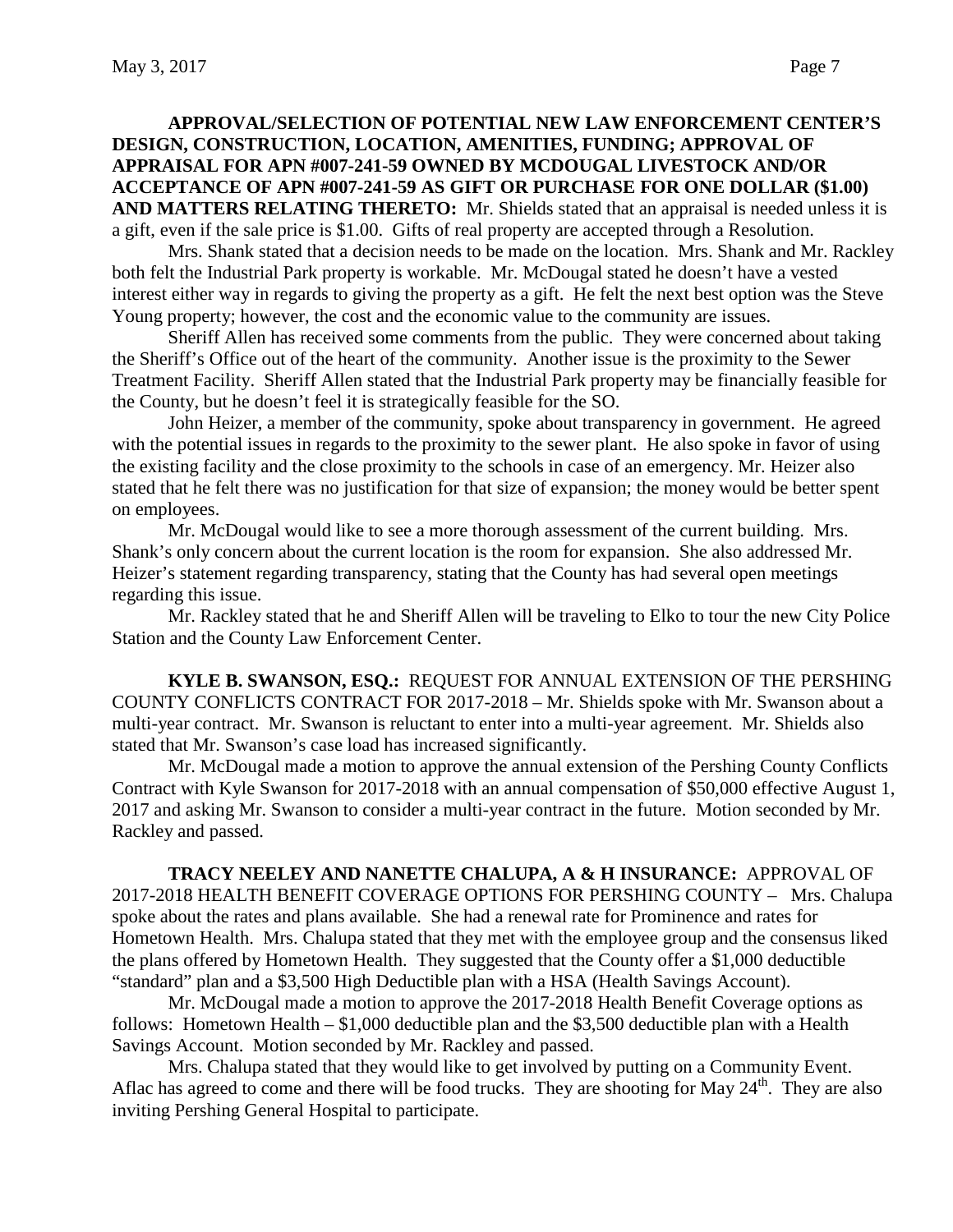The meeting recessed at 12:20 p.m. for a Litigation meeting and reconvened at 12:30 p.m. to review vouchers.

**VOUCHERS:** Mr. Rackley made a motion to approve the vouchers as submitted. Motion seconded by Mr. McDougal and passed.

**REPORT FROM LEGAL COUNSEL:** Mr. Shields reported that the Business License Ordinance was amended in January. It no longer requires the applicant to come before the Board. Mr. Shields stated that he gave a copy of the updated Ordinance to Sheriff Allen. He also asked him to identify what businesses or trades are being conducted at Burning Man that may be subject to a business license.

### **REPORT FROM ADMINISTRATIVE ASSISTANT:**

APPROVAL OF HIGHER ROOM RATE – Mr. McDougal made a motion to approve the higher room rate of \$144 plus tax. Motion seconded by Mrs. Shank. Mr. Rackley abstained. Motion carried.

**SET DATE AND TIME FOR ADDITIONAL BUDGET MEETING:** Discussion on the Budget will be added to the May  $17<sup>th</sup>$  agenda.

# **DEPARTMENT HEAD MEETINGS, SCHEDULING FREQUENCY AND COMMISSIONER ATTENDANCE (ALTERNATING OR AS A COMMISSION WORKSHOP):**

It was decided to hold a workshop with all three Commissioners on Tuesday, May  $23^{\text{rd}}$  at 9:00 a.m.

## **UPDATE ON MATTERS RELATING TO THE PERSHING COUNTY ECONOMIC DEVELOPMENT AND CONSERVATION ACT:** No update was given.

**2017 LEGISLATIVE MATTERS:** UPDATE, REVIEW, AND DISCUSSION CONCERNING THE POTENTIAL IMPACT OF ANY BILLS, ANY PROPOSED AMENDMENT THERETO, THE DETERMINATION OF ANY POSITION ON THE BILLS AND DIRECTION TO STAFF OR REPRESENTATIVE ON BEHALF OF THE COUNTY REGARDING THE BILLS – Mrs. Shank spoke about a bill regarding diesel fuel. It did not move forward, but they are talking to Senators Gustavson and Settelmeyer about allowing each county to present it to their constituents. Mr. McDougal stated that was already done during the last election and it was voted down.

**MATTERS OF THE BOARD FOR DISCUSSION, BOARD MEMBER REPORTS, BOARD LIAISON REPORTS:** Mr. Rackley stated that the TV Board renewed their maintenance contract.

Mr. McDougal stated that he attended the Western Nevada Development District (WNDD) meeting last Monday. A presentation was given by a professor from UNLV (University of Nevada, Las Vegas). He did a viability study on land ferries that was funded by NDOT (Nevada Department of Transportation). Mr. McDougal also reported that he will be attending the Humboldt Basin Water Authority meeting next week. The June WNDD dinner meeting will be held in Hawthorne, but Mr. McDougal will not be able to attend. It is on June 14<sup>th</sup> if Mr. Rackley or Mrs. Shank would like to attend in his absence.

Mrs. Shank reported that she attended the POOL/PACT Conference and a NACO (Nevada Association of Counties) meeting.